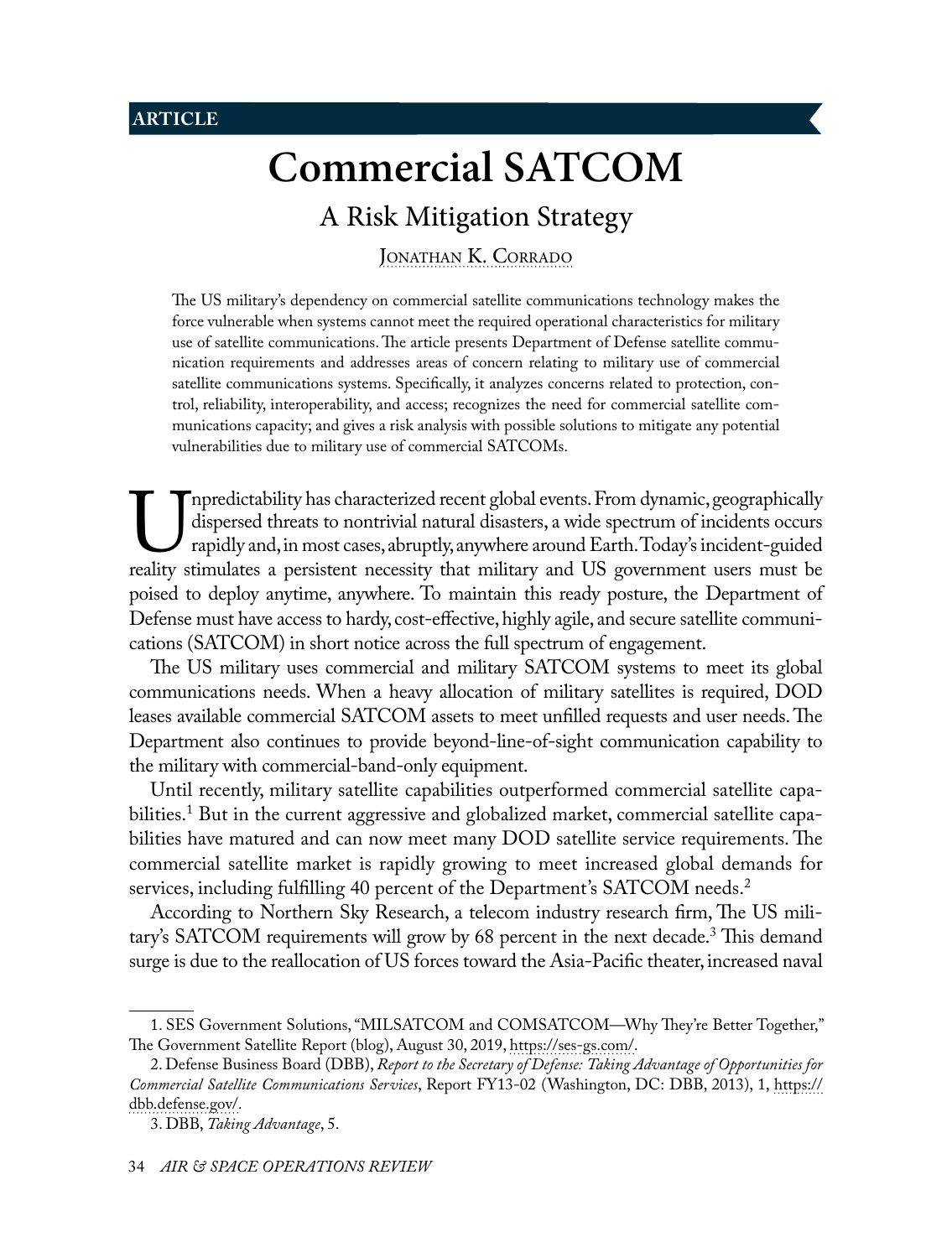patrols of critical sea lanes, amplified monitoring of world events, and growing involvement in the war on drugs.<sup>4</sup>

The current DOD SATCOM strategy includes an increased reliance on commercial systems and technology to support the needs of the military and national security agencies. But an assessment of the risks and potential vulnerabilities stemming from this practice indicates the Department's reliance on commercial SATCOM may present unacceptable levels of risk. This analysis will argue the US military's surging dependence on commercial SATCOM will become a vulnerability deriving from the availability, security, and command and control (C2) of commercial SATCOM systems.

This article will outline DOD requirements for commercial SATCOM contracts before addressing potential protection, control, legal, and issues with military use of commercial SATCOM. It will address access, interoperability, and the reliability of commercial SATCOM in a military context and analyze the drivers for US military use of commercial SATCOM, recognizing that military SATCOM systems do not provide the necessary capacity to complete all DOD missions effectively. The article will conclude with a risk assessment and possible mitigations.

## **Communication Requirements and Commercial SATCOM**

The US military's decision to rely increasingly on commercial contractors to supply and support its SATCOM requirements begins with an assessment of two key issues. First, the DOD's unique requirements for the satellite systems that it contracts and purchases could make identifying a suitable commercial provider challenging. At the same time, the commercial SATCOM sector's growth and development continues to attract government and defense contracts as the field provides options that support the varied demands for technological quality, communication features, and cost-range diversity.<sup>5</sup> Based on this range of features, military planners often view commercial SATCOM options as viable solutions that address military and national security communication requirements.

The Department's specific SATCOM requirements can be divided into three key categories. First, DOD mandates a set of broader-level planning and security-related compliance requirements that it publishes and delivers to private companies that compete for government contracting bids. These policies address the need for satellite systems that adhere to strict design, encryption, and cybersecurity standards.<sup>6</sup> Second, DOD specifications for SATCOM technical and operational features include the mandates that ensure a satellite system's functionality, interoperability within a given network, standardized architecture, and information-sharing capabilities.

<sup>4.</sup> DBB, *Taking Advantage*, 5.

<sup>5.</sup> US General Services Administration, Complex Commercial SATCOM Solutions (CS3), n.d., accessed February 1, 2022, [https://www.gsa.gov/.](https://www.gsa.gov/technology/technology-purchasing-programs/telecommunications-and-network-services/satellite-communications/complex-commercial-satcom-solutions-cs3)

<sup>6.</sup> Department of Defense (DOD), *DoD Satellite Communications*, DoD Instruction 8420.02 (Washington, DC: DOD, November 25, 2020), 3, [https://www.esd.whs.mil/.](https://www.esd.whs.mil/Portals/54/Documents/DD/issuances/dodi/842002p.pdf?ver=Yn9vTMmEmry8GZbCpCUgPA%3D%3D)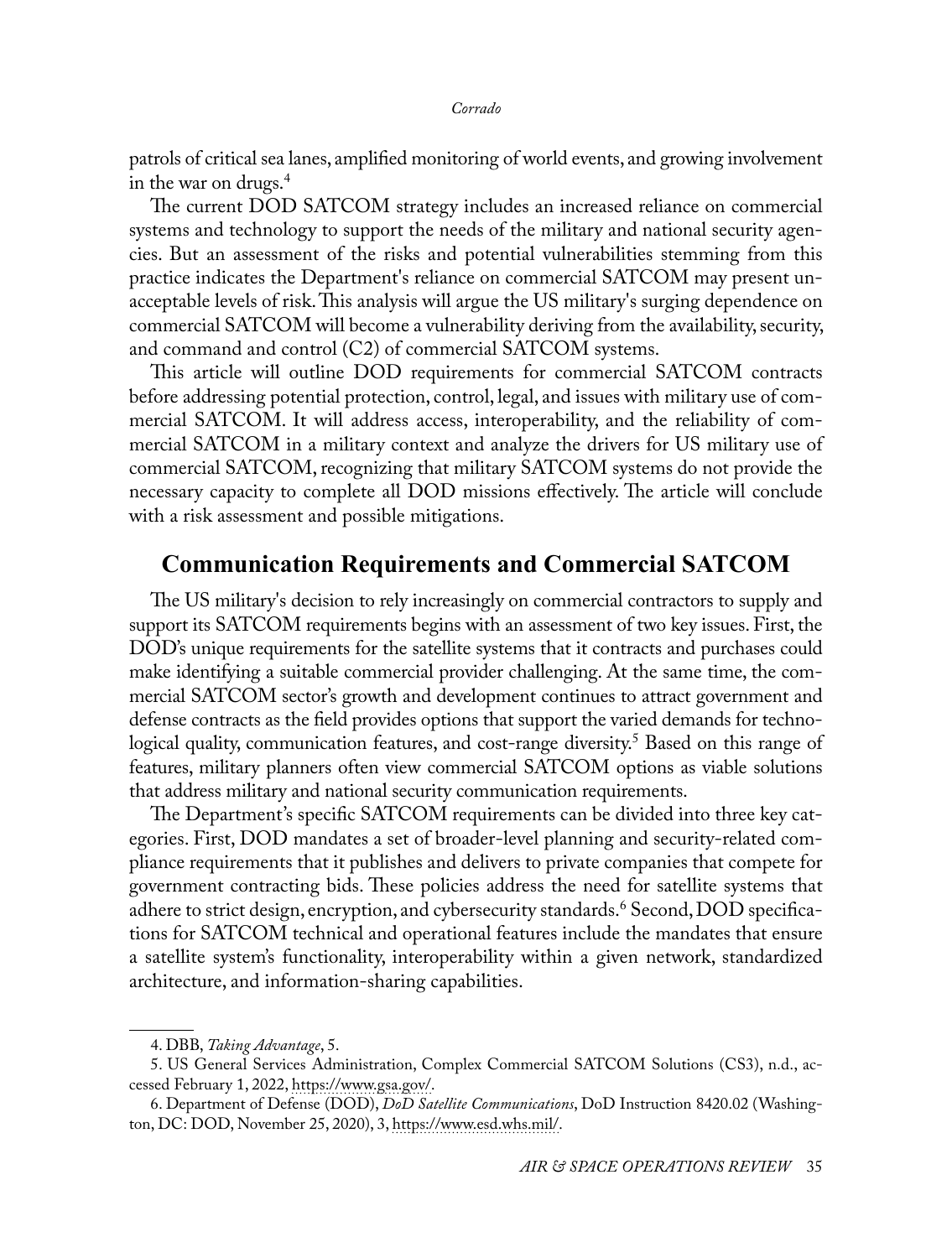Finally, contracted systems need to adhere to the agency's specific policies for SAT-COM operations. According to a report provided by the Joint Chiefs of Staff, this broader category includes two specific requirements. (1) These completed systems require the capacity for being effectively managed through a set of operational and accessible ground controls. (2) The systems should also feature a set of resilient communications infrastructure that can respond to and overcome potential technological challenges or enemy control or disruption attempts.<sup>7</sup> A related requirement in this same context includes a need to efficiently deliver information to selected users to secure the transmission and ensure the timeliness of the messaging.

The Department often seeks to meet these demands by relying on SATCOM systems provided through private commercial contractors. Military reliance on commercial satellite technologies derives from two key motivations. First, the complex and diversified nature of the commercial SATCOM sector enables contracting military agencies to develop highly selective requirements and accept bids from a range of potential providers. Market research related to the field indicates this sector comprises a complex set of competitors, including major firms such as Lockheed Martin and smaller-scale firms that focus on specialized service areas.8

By selecting from this group, DOD-affiliated agencies can ensure they can contract with suppliers who will comply with their stated requirements and specifications. Last, this approach also derives from the belief that by contracting with commercial SAT-COM providers, defense and security agencies can avoid the risks and costs associated with developing government-specific SATCOM systems.<sup>9</sup>

While the requirements process is well documented and thorough, the reality is that not all commercial systems will meet every DOD requirement—cost-driven business models in the commercial sector are not always aligned with priorities in the security sector. When faced with an option to procure commercially provided bandwidth that may not meet all DOD requirements or be left without the desired capacity of satellite access, the Department must make choices that could result in vulnerabilities to either mission or information.

### **Protection, Control, and Legal Issues**

Department of Defense-related policies for SATCOM communication also entail considerations related to the variables of protection, C2, and the legality of operating specific systems within a given network. While the Defense Department and nonmilitary intelli-

<sup>7.</sup> Chairman of the Joint Chiefs of Staff (CJCS), *Department of Defense Satellite Communications*, CJCS Instruction 6350.01F (Washington, DC: CJCS, February 26, 2019), 5, [https://www.jcs.mil/.](https://www.jcs.mil/Portals/36/Documents/Library/Instructions/CJCSI%206250.01F.pdf?ver=2019-03-18-121700-237)

<sup>8.</sup> Research and Markets, *Global Communication & Military Satellite Communications (SatCom) Market Forecast to 2028* (Dublin: Research and Markets, December 2019), 4, [https://www.researchandmarkets.com/](https://www.researchandmarkets.com/reports/4900306/global-commercial-and-military-satellite?utm_source=dynamic&utm_medium=GNOM&utm_code=77x5wp&utm_campaign=1361812+-+Global+Commercial+%26+Military+Satellite+Communications+(SatCom)+Market+%26+Technology+Forecast+to+2028&utm_exec=joca220gnomd).

<sup>9.</sup> Rick Lober, "Why the Military Needs Commercial Satellite Technology," Defense One, September 25, 2013, [https://www.defenseone.com/.](https://www.defenseone.com/technology/2013/09/why-military-needs-commercial-satellite-technology/70836/)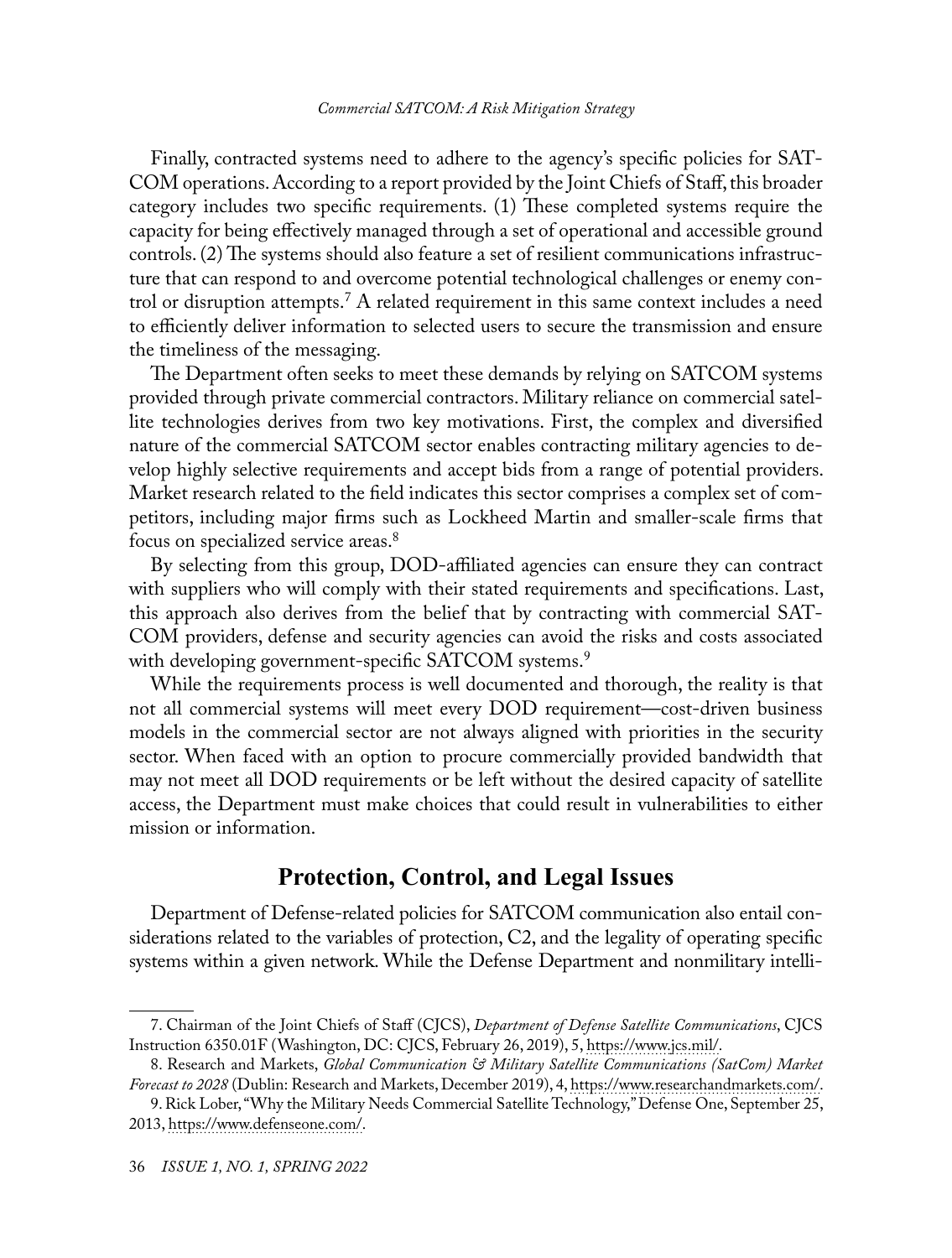gence agency affiliates continue to rely on commercial-based SATCOM systems, these actions might potentially create vulnerabilities across these same domains. Based on these assessments, increased agency reliance on commercial SATCOM systems can be viewed as a questionable and counterproductive strategy.

The concept of protection in the context of satellite operations typically includes two primary points of consideration. Fundamentally, military planners address the need to protect their SATCOM systems from any potential physical disruption that can negatively impact performance. According to a report provided by the US Army, the branch's leadership and personnel rely on SATCOM to provide imaging beyond the line of sight that can contribute to planning at the operational, strategic, or tactical levels.<sup>10</sup>

Accordingly, the primary need to protect functional satellites at the physical level would include methodologies to ensure operational integrity. Still, given the unique nature of satellite systems, these risks often represent minimal-level threat variables. In contrast, the risk factors related to an enemy's ability to hack, control, and falsely command these systems coupled with the potential for antagonists within an operational environment to disrupt a SATCOM's potential for seamless communication would represent likely and potentially serious threats.<sup>11</sup>

Since commercial SATCOM companies often rely on more widely used technical designs, enemy forces might possess the knowledge and skillsets needed to hack into the commercial SATCOM systems utilized by US military forces and intelligence agencies.<sup>12</sup> These same trends would thus compound the risks derived from an applied system's physical dimensions and capacities.

The concepts for optimized command and control in the context of applied DOD SATCOM systems include the following variables. First, users and stakeholders must have continuous and uninterrupted access to these systems. System users scattered across vast geographic distances need to have access to the same type of information that they can then apply toward their specific and unique operational goals.<sup>13</sup>

Second, SATCOM systems should feature accessible and resilient terminals that can ensure an authenticated user's ability to manage and communicate with it from their position. A third mandate assumes military leaders and personnel will have access to resilient networks to provide the coverage needed to link a unit to a specific SATCOM system. Fourth, these requirements additionally ensure satellite transmissions can be se-

<sup>10.</sup> US Army, *Army Field Experiments to Incorporate Commercial Satellite Constellations*, Combat Capabilities Development Command, Command, Control, Communications, Computers, Cyber, Intelligence, Surveillance, and Reconnaissance (CCDC C5ISR) Public Affairs, June 4, 2020, [https://www.army.mil/](https://www.army.mil/article/236205/army_field_experiments_to_incorporate_commercial_satellite_constellations).

<sup>11.</sup> National Security Telecommunications Advisory Committee (NSTAC), *Report to the President on Commercial Satellite Communications* (Washington, DC: NSTAC, November 2009), ES-2, [https://www.cisa.gov/](https://www.cisa.gov/sites/default/files/publications/NSTAC%20STF%20Report%20FINAL%2011302009_0.pdf).

<sup>12.</sup> Tim Brauner, "Four RF Technology Trends You Need to Know for Satellite Communication Device Design," Aerospace & Defense Technology, October 1, 2020, [https://www.aerodefensetech.com/](https://www.aerodefensetech.com/component/content/article/adt/features/articles/37886).

<sup>13.</sup> US Space Force (USSF), *Vision for Satellite Communications (SATCOM)* (Washington, DC: USSF, January 23, 2020), 3, [https://www.spaceforce.mil/](https://www.spaceforce.mil/Portals/1/SATCOM%20Vision%20Paper.pdf).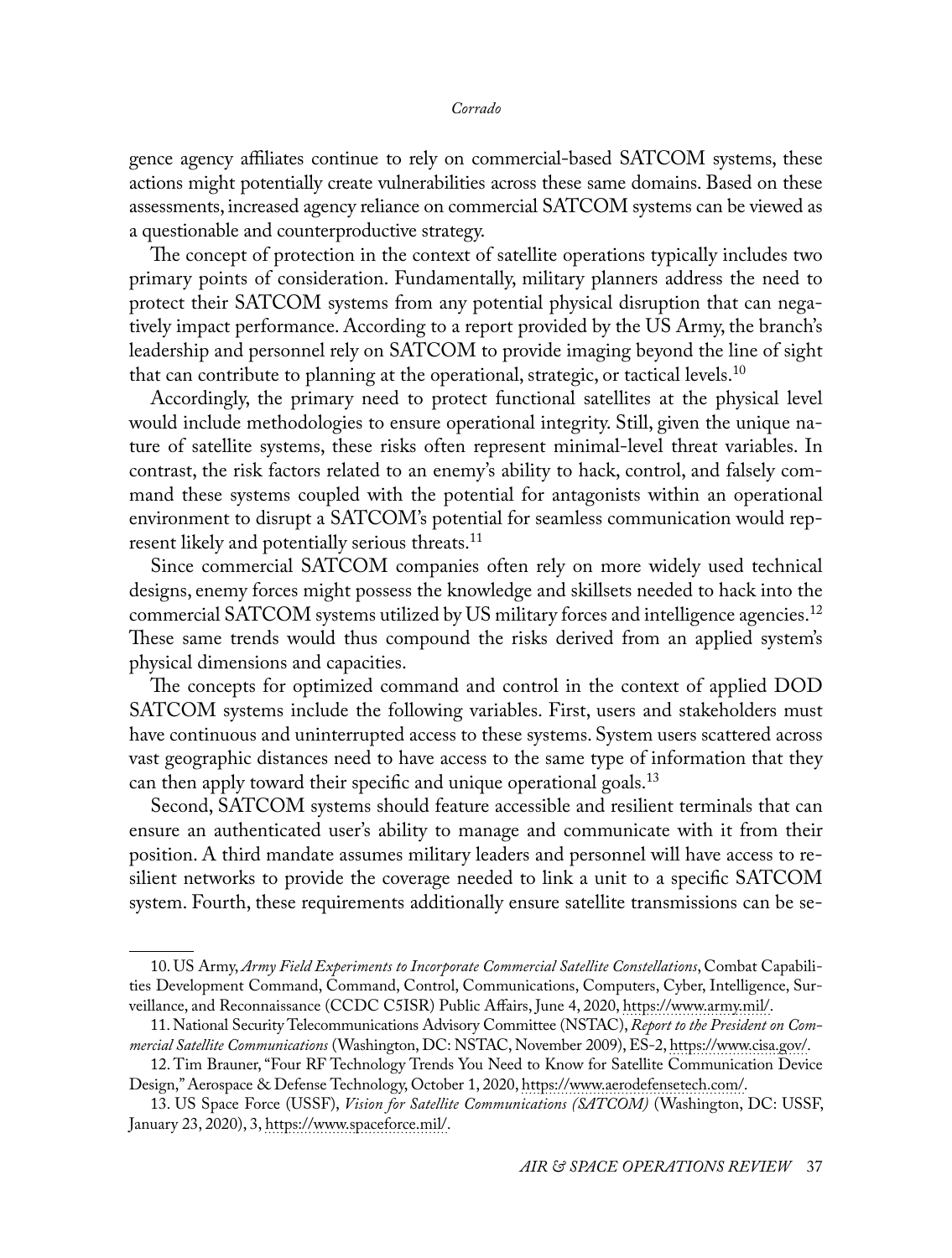cured and safely delivered from and to operational environments that feature varying levels of risk and potential threats.

A final C2-related consideration posits that commanders should have instantaneous and uninterrupted access to requisite data as they develop and revise their plans within an operational setting. The military's continued reliance on commercial-based systems includes the tendency to provide limited forms of bandwidth that can restrict the scope and reliability of SATCOM intelligence.<sup>14</sup>

The primary legal issues deriving from defense- and military-sector reliance on commercial SATCOM technology are related to the jurisdictional channels that govern satellite communications. In brief, military planners seek to ensure their satellites operate within discrete networks that are both segmented from and protected against the data transmitted by competing systems.

This assurance cannot be provided when leasing commercial satellite real estate. The complexity is compounded by the Department's tendency to rely on wide area and local area networks to control US military forces scattered across various geographical sites.<sup>15</sup> Continued reliance on commercial-based systems can create vulnerabilities related to the potential for civilian and enemy-controlled networks to interfere with dedicated US defense and military channels.

This broad look at the potential vulnerabilities associated with protection, command and control, and legal issues with the military use of commercial SATCOM clearly shows the need to accept some risk to mission in DOD contracting of commercial SATCOM systems. The next item of concern is the inability of commercial SATCOM systems to ensure the required capabilities of access, reliability, and interoperability when contracted for US military use.

### **Access, Interoperability, and Reliability**

An additional set of issues related to the Department's SATCOM policies include system access, interoperability, and reliability. The term access refers to the ability of a network's authenticated users to retrieve, apply, and contribute to the network's stored data. Access in this context aligns with the concept as defined by the confidentiality, integrity, availability triad model for information security.16 In DOD-related settings, access represents a significant concern for the personnel who operate within theaters that are geographically distant from the United States and who may also be distant from any alternative forms of communication or reliable and secure communications infrastructure.

<sup>14.</sup> US Army, *Army Field Experiments*.

<sup>15.</sup> Randall Bland, "Latency: The Other Enemy on the Battlefield," Government Satellite Report (blog)*,* March 11, 2015, [https://ses-gs.com/.](https://ses-gs.com/govsat/defense-intelligence/latency-the-other-enemy-on-the-battlefield/)

<sup>16.</sup> Debbie Walkowski, "What Is the CIA Triad?," F5 Labs, July 9, 2019, [https://www.f5.com/](https://www.f5.com/labs/articles/education/what-is-the-cia-triad).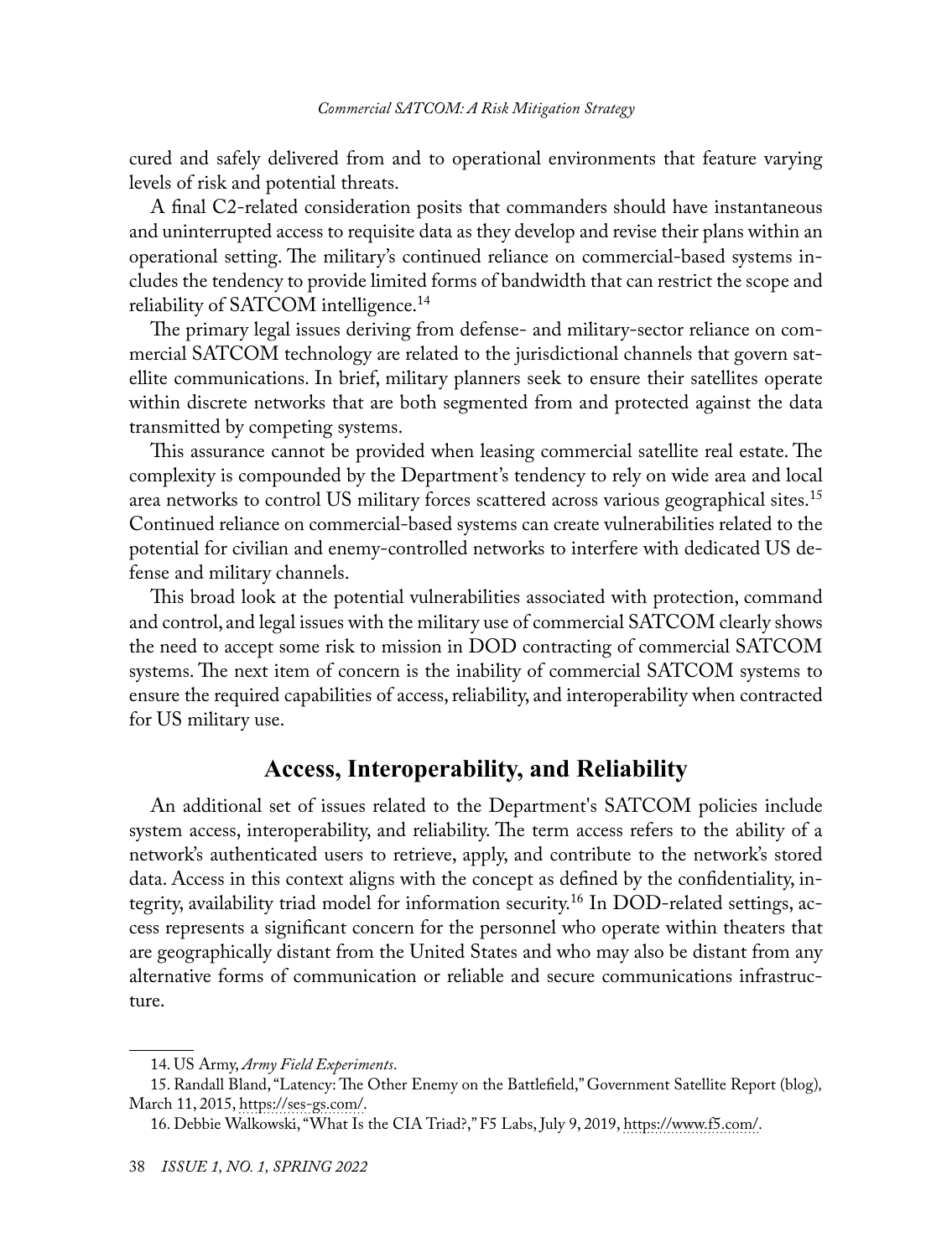For users in these operational environments, a combination of weather, geography, and enemy actor threats could sever operational links between military units and the SATCOM systems that transmit requisite data to their positions. The US military's reliance on commercial constellations exacerbates these risks as many of these systems provide limited types of bandwidth.<sup>17</sup> Data processing latency, or the tendency for satellite systems to lag when delivering data to their users, also represents a risk that can limit access.<sup>18</sup>

Mitigation for access concerns is provided if coverage from a separate, equivalent system is also available to an operator, but this requires different systems to communicate. Interoperability, between various commercial providers and between military satellites and commercial satellites, has been a constant challenge for DOD SATCOM. The Air Force Research Laboratory has recently taken steps to address interoperability concerns between commercial and military satellites by contracting with ViaSat, a satellite communications company, to integrate commercial and government-owned systems into a seamless network.19

Looking at commercial SATCOM interoperability specifically, the Department developed a flexible modem interface (FMI) to enable communications between different commercial satellite systems, and it demonstrated the FMI device in 2019 onboard the International Space Station.<sup>20</sup> Having the FMI as a translator between different commercial services enables multiple providers to offer seamless services while protecting their proprietary technology.

With the commercial satellite sector continuing to grow with demand and the Department of Defense espousing a vision of networked commercial and military SAT-COM, the interoperability of various commercial systems is the biggest hurdle to clear in enabling commercial SATCOM to meet DOD needs.

Satellite communications reliability can be defined as a system's ability to operate across diverse environments despite the challenges that might impact its operations. Reliability derives from access as it can be impacted by a combination of geographic, weather, enemy, and technological variables.

At one level, DOD reliance on commercial SATCOM might be viewed as a strategy that reduces the potential for the systems being interrupted as the systems are commercial products supported by commercial providers. But commercial SATCOM systems are often not built with defenses against intentional disruption by an enemy actor or hardened against potential wartime environment interference as features like these add additional unit cost,

<sup>17.</sup> NSTAC, *Report to the President*.

<sup>18.</sup> Bland, "Latency."

<sup>19.</sup> Sandra Erwin, "Air Force Enlists ViaSat to Help Integrate Commercial and Military Satellite Networks," Space News, March 15, 2021, [https://spacenews.com/](https://spacenews.com/air-force-enlists-viasat-to-help-integrate-commercial-and-military-satellite-networks/).

<sup>20.</sup> Irene Tzinis, ed., "Demonstrating a Space Communications Universal Translator with NASA," NASA (website), April 1, 2021, [https://www.nasa.gov/.](https://www.nasa.gov/directorates/heo/scan/services/demonstrating_a_space_comm_universal_translator)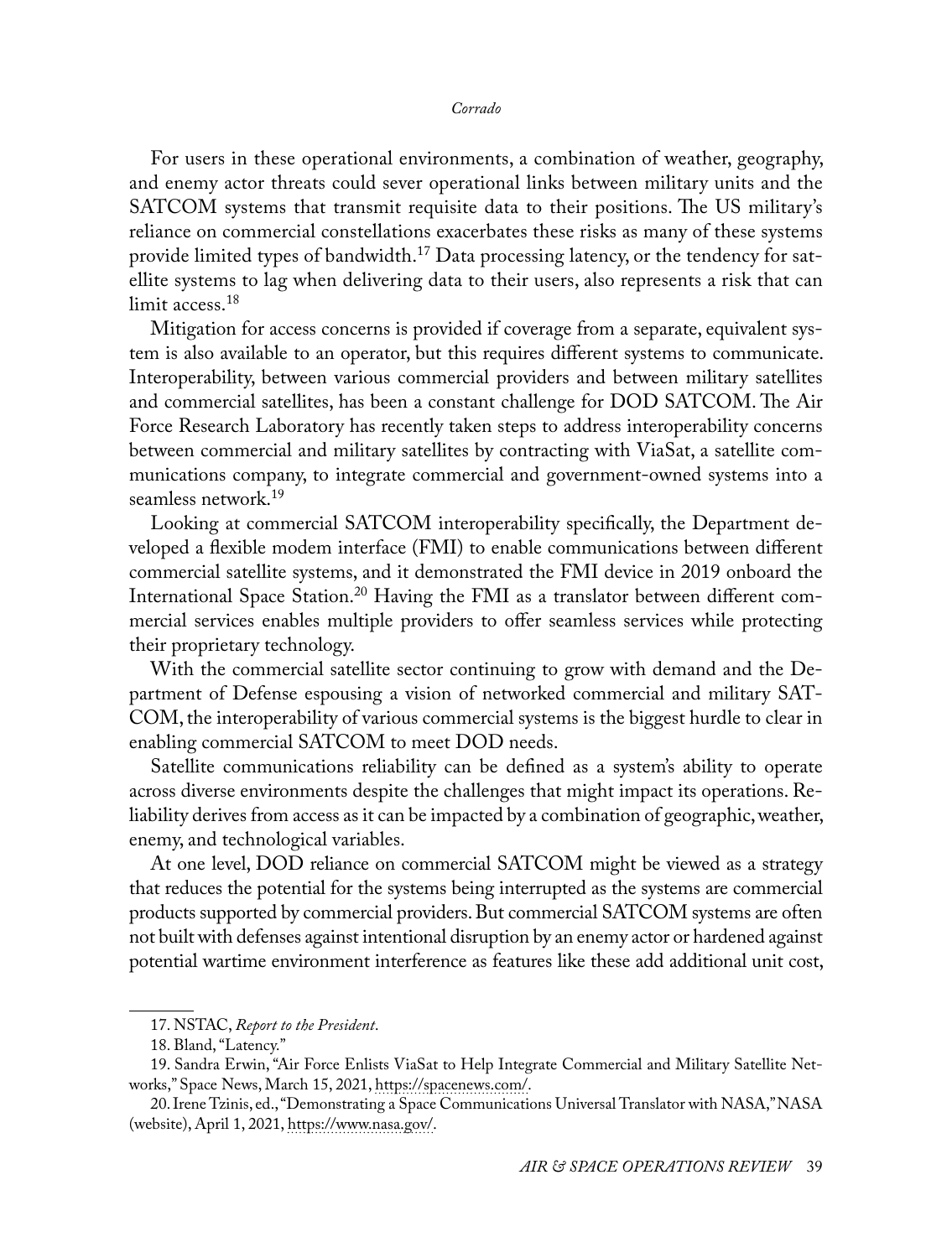weight, and complexity. These components are not needed for general day-to-day commercial use, which negatively affects its reliability for users on the operational front.

### **DOD Commercial SATCOM Reliance**

Satellite communications are vital to war-fighter support and sustainability, and the military will need additional capacity and system capability as new dynamic missions evolve, operations grow in new geographical regions, new technologies generate new communications requirements, and the distributed C2 system envisioned in the *JCS Capstone Concept for Joint Operations: Joint Force 2030* moves toward reality.21

Despite the potential vulnerabilities and risks presented in this article, a welldocumented need for increased capacity of SATCOM systems for US military use exists. Government-developed systems, from cradle to grave, are expensive and provide a level of protection that is not necessary for all military SATCOM applications. The ability for commercial systems to maintain a level of communication and command and control between US forces has been proven, and it is a near certainty that this contracting process will continue.

Several arguments have contributed to the US military's reliance on commercial SAT-COM technology. Commercial systems provide a flexible, easy-to-procure, cost-effective option for SATCOM use. Contracting SATCOM services relieves the Department of the research and development burden (i.e., cost), with market competition fueling technological advancements in commercial systems. The military can control cost by relying on tendering processes to select commercial SATCOM providers best qualified to fulfill a contract, taking advantage of market competition.

Further, commercial system performance and security are quickly advancing with an increased focus on cybersecurity in the commercial sector, which better aligns with DOD requirements. Finally, contracting out SATCOM services hinges on the belief that commercial contractors represent the most capable agents of delivering quality SATCOM systems while also adhering to scheduling and budgeting requirements. In contrast, government-developed programs have historically faced a cumbersome acquisition and employment process that leads forces to be more reactive than proactive in securing necessary communications paths.22 All of these factors combined make military use of commercial SATCOM appealing.

These arguments, however, often do not address the challenges and risks that can derive from the Department's overreliance on commercial platforms. Primarily, protecting information transmitted via SATCOM should be of utmost concern. If the US military can contract a commercial SATCOM service, that same service (or system specification) may be available to US adversaries, creating an inherent vulnerability. While not all mili-

<sup>21.</sup> DBB, *Taking Advantage*, 1.

<sup>22.</sup> Rebecca Cowen-Hirsch, "A Path to an Integrated DoD Satellite Architecture via Commercial SAT-COM as a Service," Via Satellite, February 13, 2020, [https://www.satellitetoday.com/.](https://www.satellitetoday.com/government-military/2020/02/13/a-path-to-an-integrated-DoD-satellite-architecture-via-commercial-satcom-as-a-service/)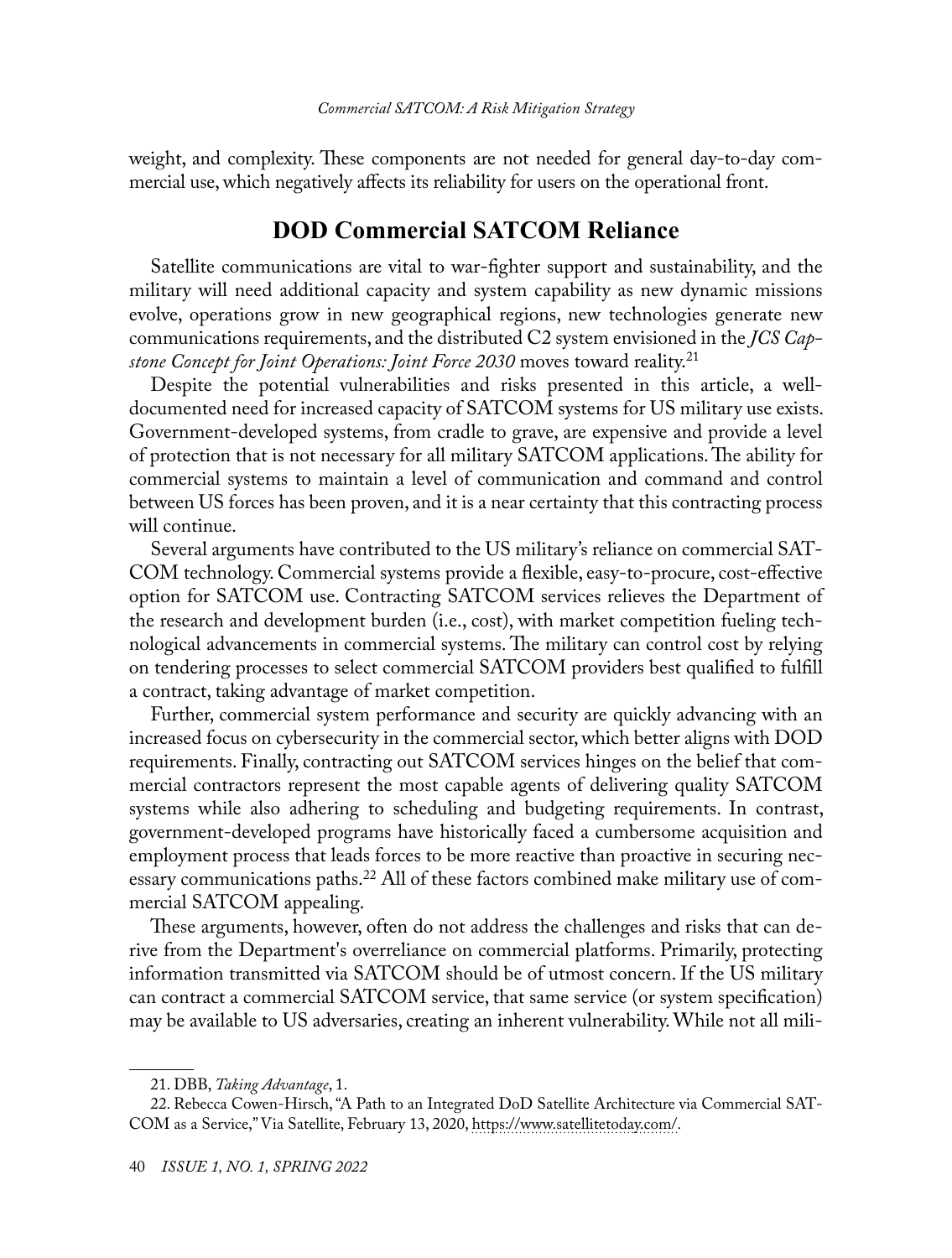tary data passed via SATCOM needs an increased level of protection (e.g., Armed Forces Network), any SATCOM system's capability for military use should be at the top of any requirements list.

Additionally, reliability and access-related risks are amplified by requiring US military forces to rely on a complex set of competing SATCOM systems. The complexities deriving from these conditions also create C2-related challenges as military commanders and personnel attempt to rely on systems that can be impacted by disruptions generated through interoperability-related concerns. The Department could address these challenges by reducing the number of commercial SATCOM systems contracted for military use. Focusing DOD contract spending on a small number of commercial variants with dedicated security sector platforms is one mitigation of this issue.

#### **Risk Management**

Given the potential risks that derive from the military's reliance on commercial SAT-COM technologies to address its communication-related needs, the Department should address these risks in its current approach while further mitigating the risks with both policy and technology. An optimal approach would include the military's ability to generate the benefits from commercial SATCOM while protecting its users from the continued risks associated with an overdependency on commercial SATCOM.

In the near term, the Department of Defense could mitigate interoperability concerns and reduce overhead costs by reducing the number of commercial providers selected for tendering contracts. A recent decision by the US Army's executive leadership illustrated how this approach might represent a viable solution.<sup>23</sup> In a first-of-a-kind contract, the branch awarded a single-award blanket purchase to Peraton, a commercial SATCOM provider, to coordinate communications services for DOD operators in the US Africa Command operating region leveraging satellites and technologies across multiple commercial operators. The Army justified this approach by contending it would limit many of the risk factors related to systems access and interoperability.

While a singular network would reduce interoperability challenges, accessibility and reliability concerns remain. Having a dedicated commercial operations center to connect users to resources and address any challenges could ensure the users have relatively uninterrupted communications without tying up DOD satellite operations resources. As this is a new procurement model, potential challenges are unknown, but it appears to be a step in the right direction for reducing the number of commercial SATCOM contracts while continuing to provide access.

As a long-term option to more completely mitigate the risks for critical SATCOM, the Department and other intelligence and national security agencies should continue to field dedicated satellite systems to provide critical and protected communications to

<sup>23. &</sup>quot;Peraton Awarded \$219M Contract to Provide Satellite Communications to AFRICOM," Peraton News & Insights, March 3, 2020, [https://www.peraton.com/.](https://www.peraton.com/peraton-awarded-219m-contract-to-provide-satellite-communications-to-africom/)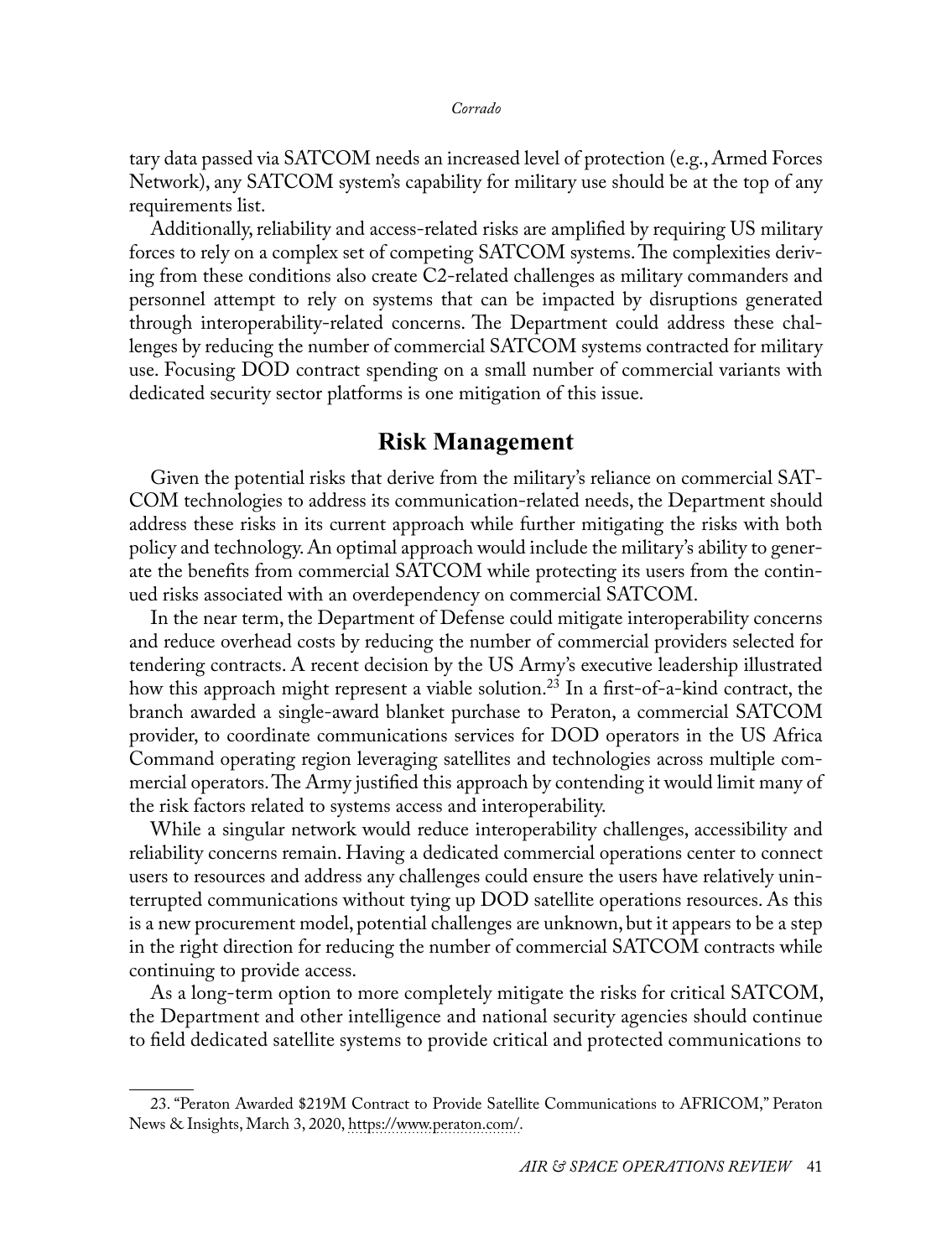authorized users. At the same time, they should leverage commercial SATCOM as primarily a surge capacity for noncritical communications such as entertainment and personal communications.

But as the delineation of critical and noncritical traffic versus military or commercial SATCOM use is not always clear, the use of commercial systems as a backup for critical traffic could also be employed to increase the overall probability of mission success. Such a move would provide redundancy, improve access, and increase the complexity of the problem from an adversary's perspective, providing security in depth.

Continuing to field government-owned satellite systems and focusing on channeling critical communications through DOD SATCOM can significantly mitigate the risks associated with commercial systems and reduce commercial satellite platforms' security and reliability requirements. With the new US Space Force acquisition model for future satellite systems, the Department could mitigate risks related to costs by leveraging recent commercial satellite advancements and commercial-off-the-shelf components where appropriate while continuing to draw from DOD in-house developments to keep the system protected by its singularity.<sup>24</sup> This solution would improve the variables of system access, interoperability, reliability, and security by ensuring all DOD-affiliated networks rely on the same satellite systems as they exchange and utilize the same data.

#### **Conclusion**

As time goes on, the military's use of commercial SATCOM increasingly plays a more pronounced role in the military SATCOM architecture as the DOD looks to manage its resources more efficiently. With today's fiscally constrained environment of military budgets and decreased spending, defense planners are giving substantial consideration to commercial SATCOM, but risks lay in the balance.

The background and arguments presented in this article show the military's surging dependence on commercial SATCOM presents access, protection, and C2 vulnerabilities in myriad areas for operational US forces. Assured military communications relying heavily on SATCOM systems in a wartime environment will enable US battlefield success. The needed increase in SATCOM capacity has driven the Department to contract satellite usage from commercial providers. While the requirements are well defined, the commercial sector has its drivers (in cost and performance) that may not align with strict DOD requirements.

Historically, the military research and development machine has maintained the US military's technological edge. Reliance on commercial SATCOM systems will shift this responsibility outside of DOD lifelines, although not completely as the Department retains some in-house SATCOM systems. While commercial satellite communications are a viable solution for some high-data-rate transfer of noncritical information, the military

<sup>24.</sup> J. R. Wilson, "How Military Harvests Technology from Commercial Industry," *Military & Aerospace Electronics*, October 1, 2016, [https://www.militaryaerospace.com/.](https://www.militaryaerospace.com/communications/article/16709009/how-military-harvests-technology-from-commercial-industry)